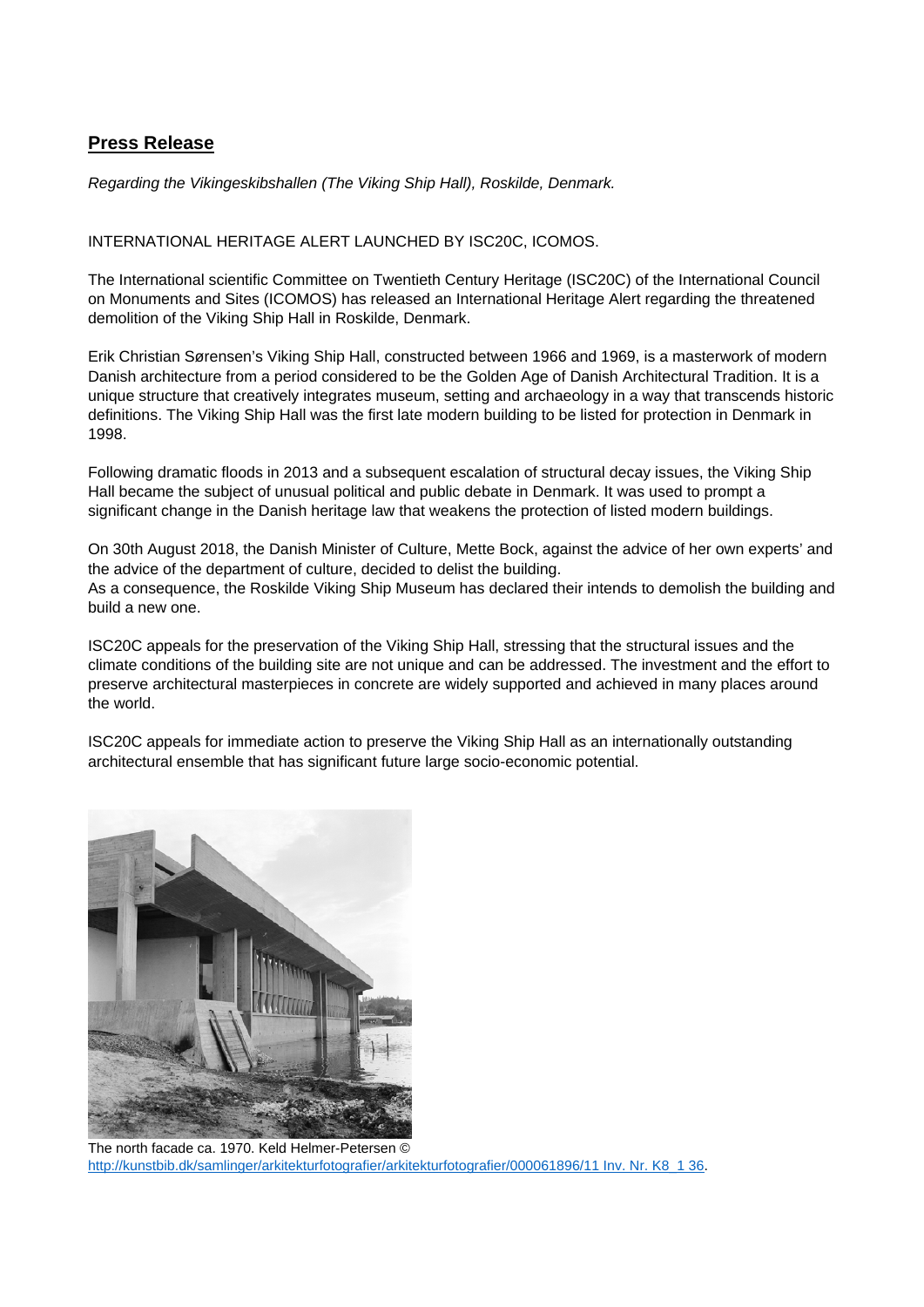

North west corner. Keld Helmer-Petersen © http://kunstbib.dk/samlinger/arkitekturfotografier/arkitekturfotografier/000061896/12



The Viking Ship Hall ca. 1970, before the ships were in place and the hall was still functioning as a workspace as well as an exhibition hall. Keld Helmer-Petersen © http://kunstbib.dk/samlinger/arkitekturfotografier/arkitekturfotografier/000061896/11 Inv. Nr. K8\_1 20.



The Viking Ship Museum 2018. Interior. Photo: Elise Stoklund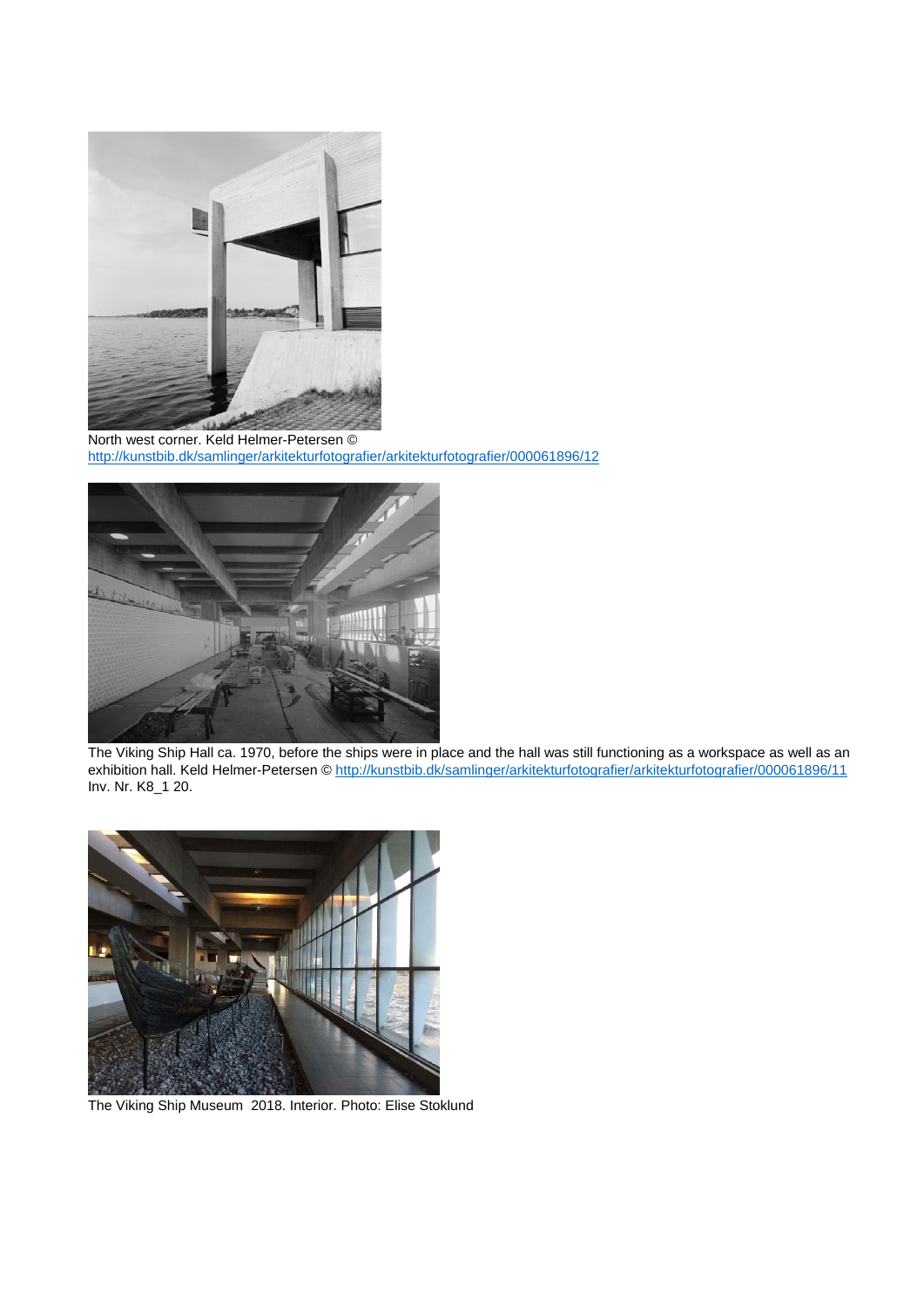

The Viking Ship Museum 2018. Interior. Photo: Elise Stoklund



The Viking Ship Museum 2018. Photo: Camilla Løntoft Nybye ©



Erik Christian Sørensen. Åben isometri 1200. Isometri af tag 1:200 http://www.kunstbib.dk/samlinger/arkitekturtegninger/vaerker/000051603/13 Inv. Nr. 53033 a-r